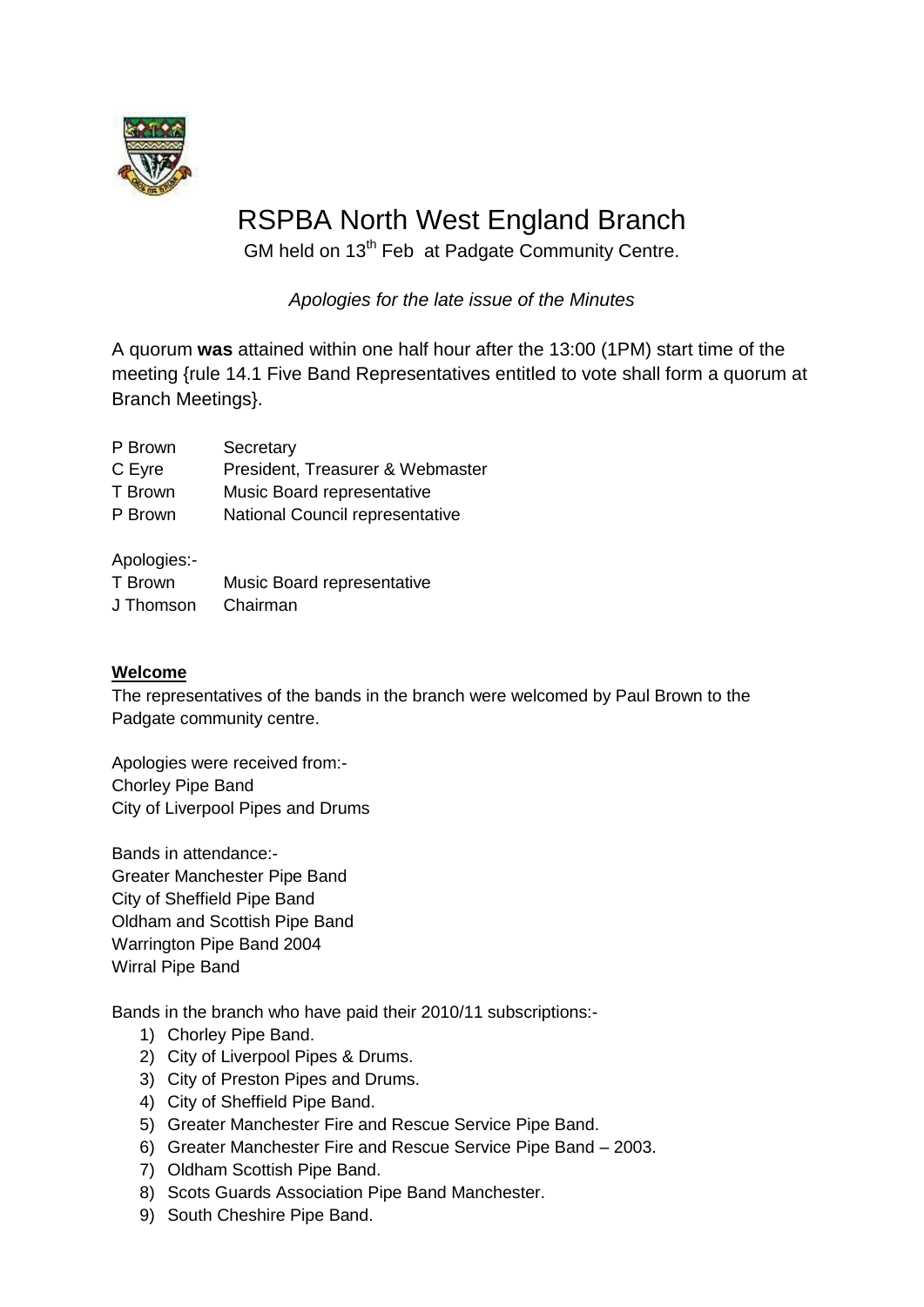- 10) Warrington Pipe Band 2004.
- 11) West Yorkshire Fire & Rescue Service Pipe Band.
- 12) Wirral Pipe Band.
- 13) Greater Manchester Pipe Band.
- 14) Manchester Army Cadet Pipe Band

#### Previous Minutes

Minutes of the previous meeting were reviewed. The member bands within the branch for 2011 have been confirmed (see above). Proposed: Oldham and Scottish Pipe Band Seconded: Wirral Pipe Band

#### Treasurers Report

We are continuing to keep costs down as much as possible. Slight increase expected on last years expenditure, due to the flight times resulting in overnight hotel costs as well as hold luggage costs.

#### Music Board

Theresa has not attended a meeting in 2011 (last one was on Burns Night) minutes have not been issued. The 2011 calendar has been set.

#### National Council

National Council meeting was held on  $5<sup>th</sup>$  Feb when Paul was in China, minutes have not been received.

The RSPBA AGM report to band secretaries is expected to contain the Memorandum of Association as well as the Standing Orders and Rules.

There are amendments tables to the Standing Orders relating to Dual Registration and Drum Majors.

Please ensure your band is represented at the RSPBA AGM.

#### **2011 Branch Competitions.**

- **1.** Solos 20<sup>th</sup> Feb 2011as Oldham and Scottish Pipe Band have found us a venue (other than Sheffield or the Wirral) Draw to be held after this meeting.
- 2. Solo Drumming (Snare and Tenor) 26<sup>th</sup> Feb 2011 Venue – SYF&R Training Centre Sheffield. Adjudicator: Adrian Hoy Draw to be held after the solo piping.
- 3. Trios 26<sup>th</sup> March 2011 Venue – SYF&R Training Centre Sheffield. Adjudicator: Jim Wark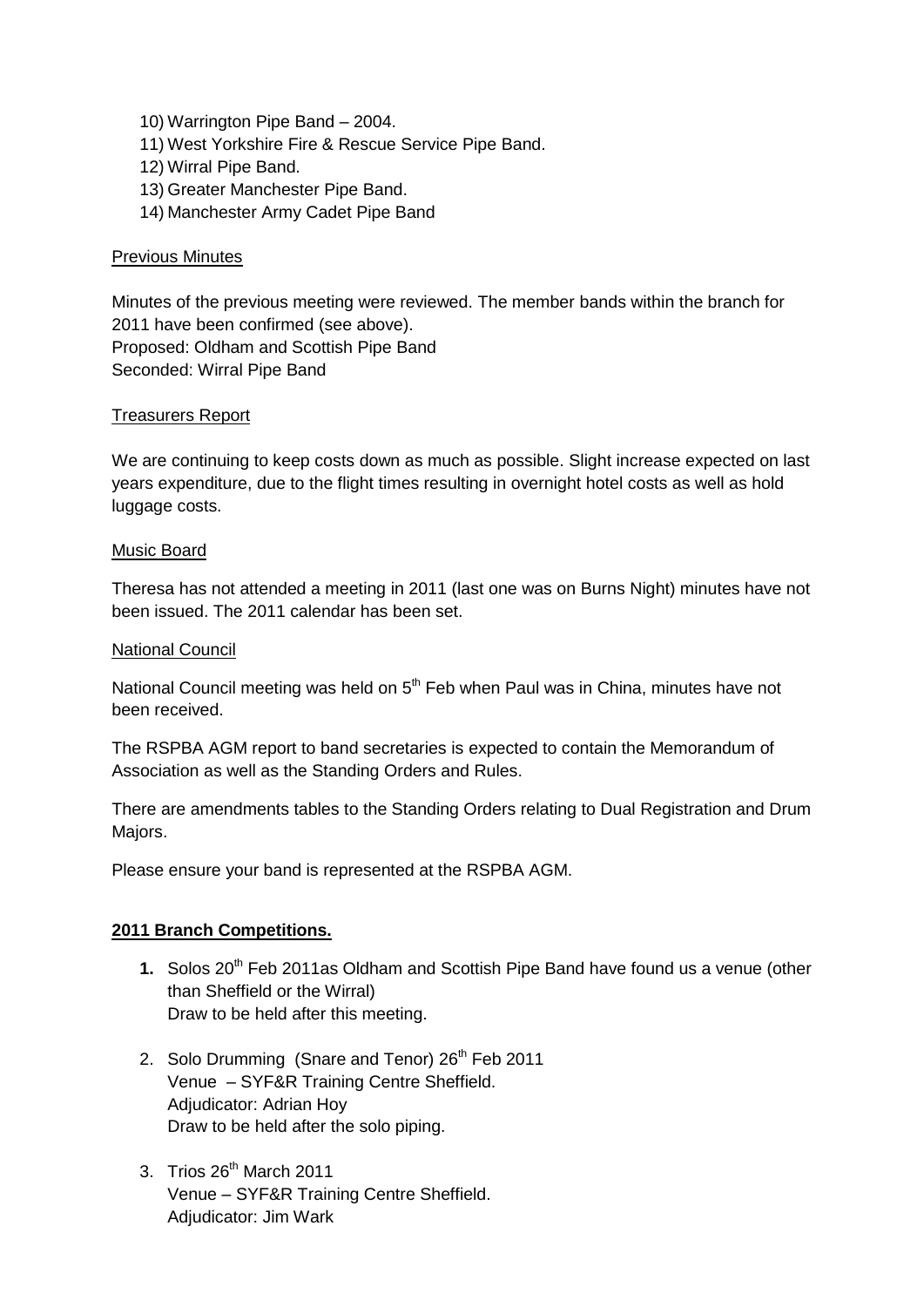Also on 27<sup>th</sup> Mar 2011 there will be a MAP, Competition Format and Piping forum/workshop. Please contact Theresa for details.

4. Mini Bands, Quartet Piping and Open Solo Drumming 9<sup>th</sup> April 2011 Venue - St Josephs Birkenhead. Adjudicators : Harry Stevenson and Ciaran Mordaunt.

Headquarters have been notified of the above dates and the availability of the adjudicators.

## **AOCB**

The next meeting will be on the  $13<sup>th</sup>$  March 2011, to allow for an update following the RSPBA AGM as well as the draw for the Trios.

P L Brown Minutes Secretary

# **Drumming**

RSPBA NW England Branch is introducing a solo tenor drumming competition. This will be held after the solo snare drumming on Saturday  $26<sup>th</sup>$  February. Tenor drum competitors will require a piper and a snare drummer as accompaniment (can be borrowed on the day). Categories as per entry form which is available on the Branch web- site.

PDQB exams in drumming will take place on Sunday 27<sup>th</sup> February, starting at 9.30am.

Anyone interested in sitting the exam please notify me [\(Theresa@tmacd.freeserve.co.uk\)](mailto:Theresa@tmacd.freeserve.co.uk) before  $27<sup>th</sup>$  January as exam papers need to be ordered and registrations completed and sent to HQ along with £30.00 exam fee.